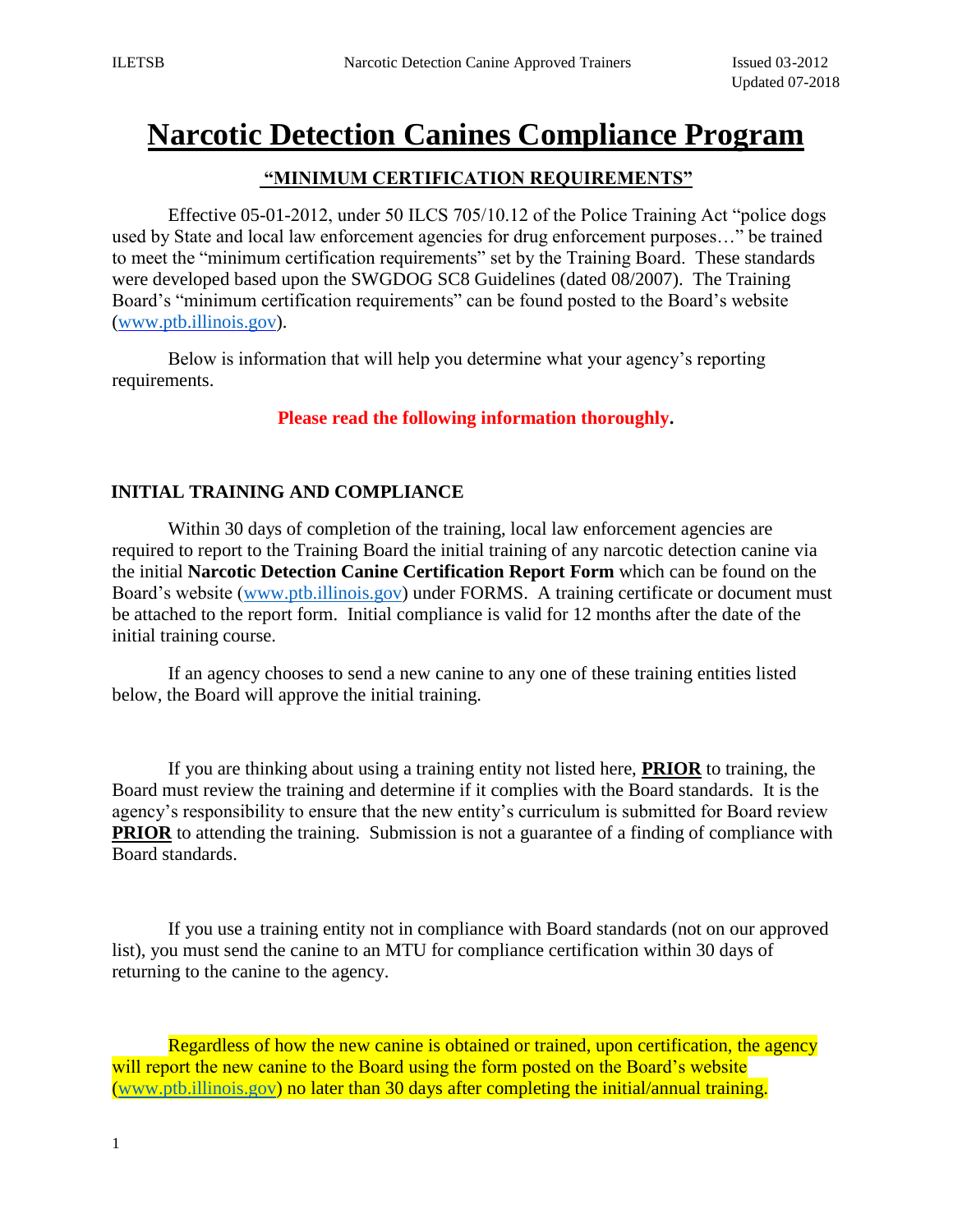#### **INITIAL TRAINING OF NEW NARCOTIC DETECTION CANINES –**

As of March 17, 2017, the following training entities have been found to meet the Training Board's "minimum certification requirements" for the initial (new) training of narcotic detection canines:

187 K-9 (aka Brian Dowdy) Allen County Sheriff's Department American Working Dog Association (AWDA) American Working Dog Council (AWDC) Bauernhof K-9 Inc. Canine Obedience College Canine Training Institute (CTI) Canine Training Unlimited Chicago Police Department Cook County Sheriff's Police and Forest Preserve Police Custom Canine Unlimited Dogstyle, Inc. Drug Beat K-9 Certifications Excel K-9 Services Extreme K-9 Global Working Dogs (aka Controlled F.O.R.C.E. Working Dogs) Illinois Tactical Canine Handlers Association/Macon County Sheriff Illinois State Police K9 Essentials Lafollette K-9 Training Center Landheim Training Center Little Rock K-9 Academy Metro Enforcement MTU 3, 7, 10, 13, and 15 Northern Michigan K9 North Iowa K-9 Paw-a-day Inn K9 Suites Scott's K9 Facility Southern Police Canine Special OPS K-9 Academy St. Louis City K-9 Academy Tarheel Canine Training Inc. Top Dogs Police K-9 Academy Tops Kennels Vohne Liche Kennels